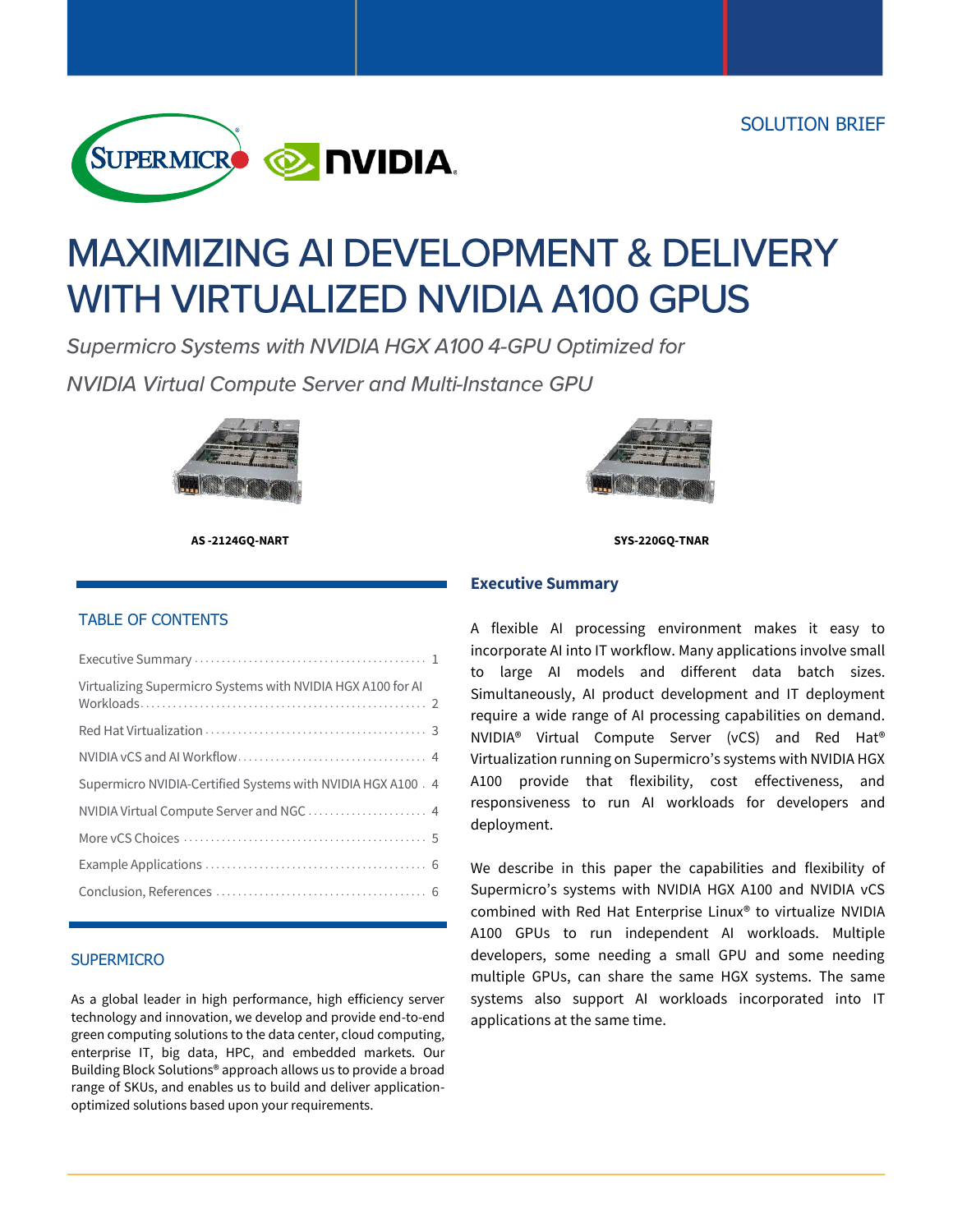## SUPERMICRO HGX SERVERS USING NVIDIA A100 WITH NVLINK



**AS -2124GQ-NART, with AMD EPYC™ CPUs**



**SYS-220GQ-TNAR with Intel® Xeon® CPUs**

Supermicro servers with NVIDIA HGX A100 deliver highest-performance A100 GPUs with 600GB/s NVLink PEER-to-PEER connections. Choices of 3 rd Gen AMD EPYC™ or 3<sup>rd</sup> Gen Intel® Xeon® Scalable processors, system memory up to 8TB, PCIe Gen4 connectivity, NVMe drives, 200Gbit/s network connectivity, A100 GPUs with either 40GB/80GB memory, redundant power IPMI/Redfish v1.8 monitoring/ management, TPM 2.0, hardware Root of Trust 1.0 security.

| Glossary          |                                                                 |  |  |  |  |
|-------------------|-----------------------------------------------------------------|--|--|--|--|
| <b>vCS</b>        | Virtual Compute Server                                          |  |  |  |  |
| <b>vGPU</b>       | Virtual GPU, used for vCS                                       |  |  |  |  |
| <b>MIG</b>        | Multi-Instance GPU, A100 feature                                |  |  |  |  |
| <b>Multi-vGPU</b> | Aggregation of virtual GPU, vCS<br>deployment with MIG disabled |  |  |  |  |
| <b>Multi-GPU</b>  | Aggregation of physical GPU,<br>bare-metal deployment           |  |  |  |  |

## **Virtualizing Supermicro Systems with NVIDIA HGX A100 for AI Workloads**

Depending on the size of the AI model and batch data, an AI developer might need a fraction of a GPU or multiple GPUs. NVIDIA vCS enables easy sharing of the same GPU resources running on the Red Hat Enterprise Linux (RHEL) KVM hypervisor for multiple developers. vCS assigns to each virtual machine (VM) a fraction of a GPU or multiple GPUs connected by NVIDIA® NVLink™ in a Supermicro system with NVIDIA HGX A100. By virtualizing the shared GPU, vCS seamlessly allocates the GPUs based on user needs. This flexibility is easier to manage than managing multiple NVIDIA HGX servers running independent operating systems. Red Hat Virtualization provides system redundancy with auto VM failover and scalability.

NVIDIA A100 GPUs in Supermicro systems are the state-of-the-art AI processing engines, with 3<sup>rd</sup> generation Tensor Cores supporting sparsity acceleration, 6,912 CUDA Cores, and up to 80GB of fast GPU HBM2e memory. Multiple NVIDIA A100 GPUs can be combined into a single large processing unit using NVIDIA GPUDirect® Peer-to-Peer over NVLink 3.0. Each NVIDIA A100 could also be partitioned into 2 to 7 Multi-Instance GPUs (MIG), where each MIG behaves as an independent smaller GPU.



*Figure 1. vCS and Red Hat Enterprise Linux running on Supermicro servers with NVIDIA HGX A100, supporting multiple developers, with on-demand GPU for AI*

vCS offers flexibility to support one or more users to run multi-vGPUs as an aggregated large GPU. vCS aggregates the vGPUs using GPUDirect Peer-to-Peer in the server and RDMA GPUDirect across servers.

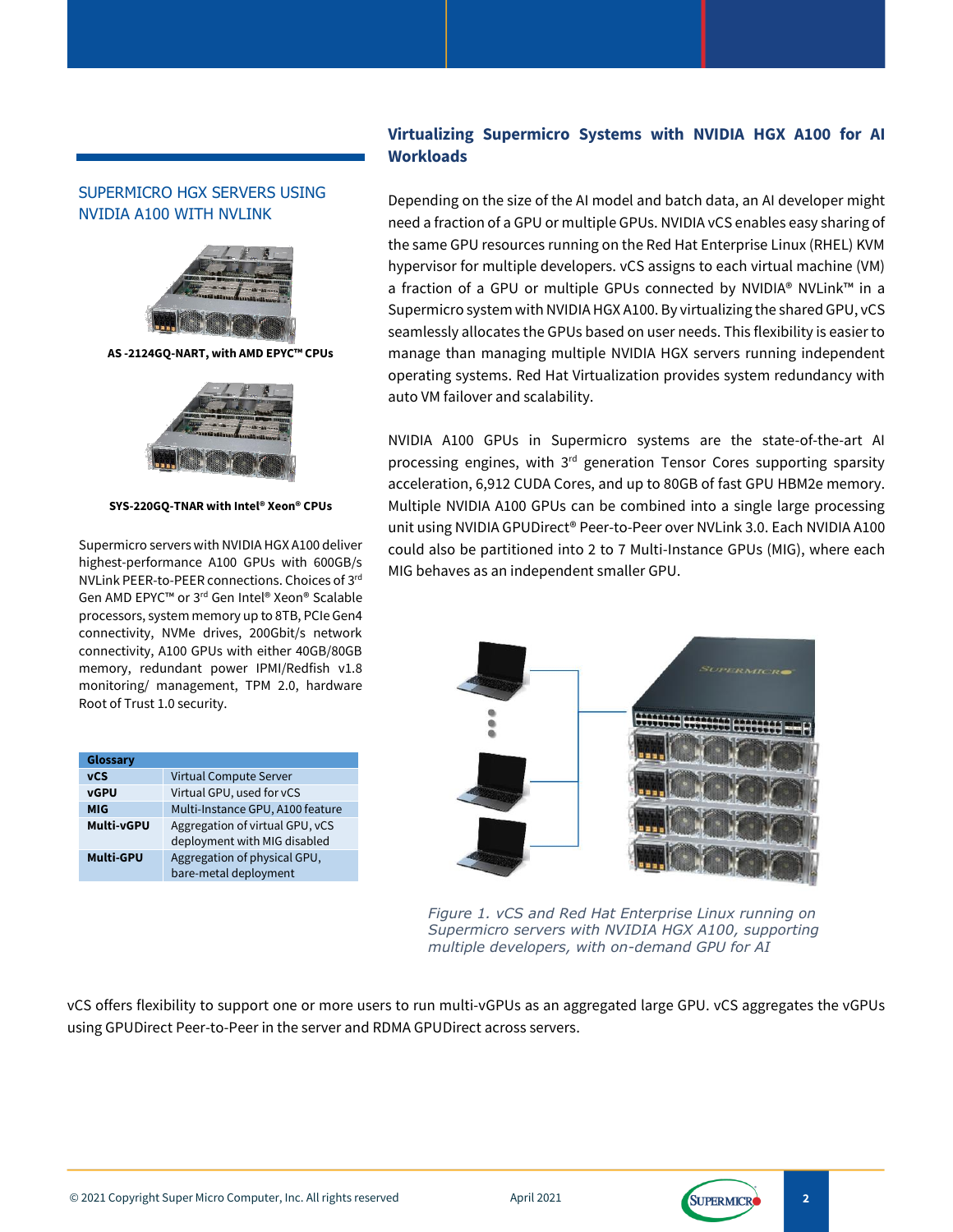

*Figure 2. Two ways to use Supermicro servers with NVIDIA HGX A100: (left hand side) vCS virtualizes GPU resources into 1/10 of an NVIDIA A100 to all GPUs in one server; (right hand side) aggregating GPUs on multiple servers for very large jobs, using GPUDirect RDMA Peer-to-Peer running on servers with bare-metal OS (instead of vCS).*

In other situations, when users need just fractions of an A100 GPU's power. vCS can virtualize the GPU into as small as 1/20 of a GPU for users. There are two vCS modes. In Enabled MIG Mode, vCS dedicates 1/7 to the entire GPU to a user. In Disabled MIG Mode, where all the partitions are the same, a user could get a virtual GPU that is 1/20 of an NVIDIA A100 GPU to an aggregation of 16 vGPUs from vCS.

|                                  | <b>A100 MIG</b><br>Mode Enabled                        | <b>A100 MIG</b><br><b>Mode Disabled</b> |
|----------------------------------|--------------------------------------------------------|-----------------------------------------|
| <b>Max partitions</b>            | 7                                                      | 10 (A100/40GB)<br>20 (A100/80GB)        |
| <b>Partition Type</b>            | <b>SPACE-SLICED</b>                                    | <b>TIME-SLICED</b>                      |
| <b>Partition Sizes</b>           | Different sizes, as<br>long as they add up<br>to 1 GPU | All the same size<br>per GPU            |
| Largest vGPU                     | <b>One A100</b>                                        | 16 vGPU                                 |
| <b>Compute resources</b>         | <b>Dedicated</b>                                       | Shared                                  |
| <b>NVIDIA NVLink</b><br>Support  | Nο                                                     | Yes                                     |
| Heterogeneous<br><b>Profiles</b> | <b>Yes</b>                                             | <b>No</b>                               |

#### *Figure 3. vCS supports MIG Mode and disabled MIG Mode, with different functions.*

#### **Red Hat Virtualization**

NVIDIA vCS runs on top of a hypervisor on the Supermicro server with NVIDIA HGX A100. The Red Hat Virtualization hypervisor allocates CPU and main memory resources for virtual machines to support each user, while vCS allocates the GPU resources. Each virtual machine can run a Linux OS. Red Hat Enterprise Linux provides a robust, enterprise-class hypervisor, offering virtualization that scales from one to racks of servers. Key features include:

- System scheduler
- Storage and network management
- Hot plug of virtual resources
- User and group based authentication and security
- Red Hat Virtualization Manager
- Red Hat Virtualization hypervisor



Supermicro servers with NVIDIA HGX A100 are validated to run Red Hat Enterprise Linux. RHEL supports KVM 8.3, which supports NVIDIA vCS.

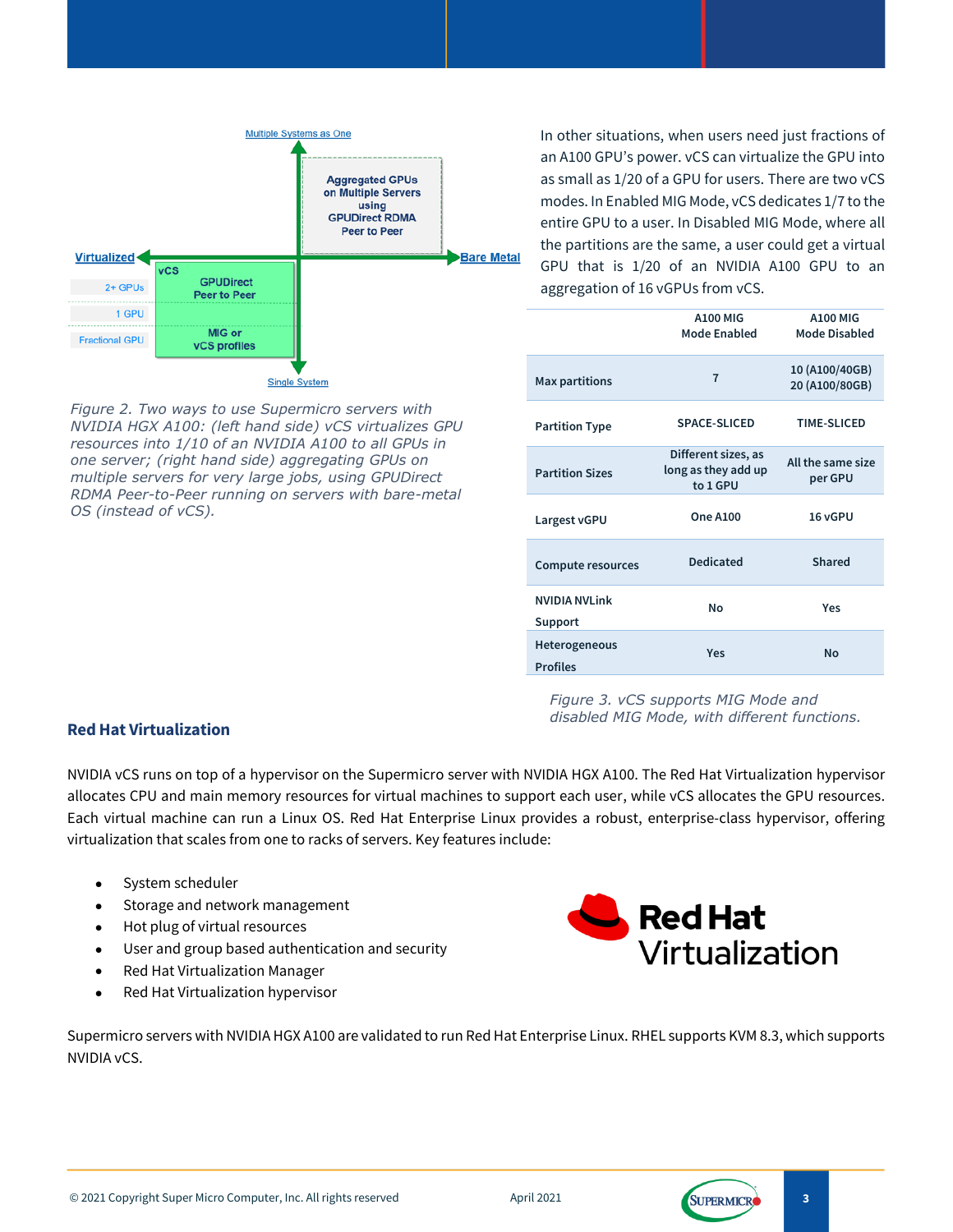#### **NVIDIA vCS and AI Workflows**

While NVIDIA vCS virtualizes the GPUs in one Supermicro GPU system, Using Red Hat Virtualization and management tools, multiple Supermicro servers running NVIDIA vCS can be deployed to provide a data center virtualized infrastructure to support scalable AI workflows.

Each AI developer can quickly spin up a virtual machine with the GPU resource he/she would need. The developer modifies the AI model, trains it with different data batches, and then tests AI inference. The developer can use one virtual machine or multiple VMs. Multiple developers can do their development independently of each other's, as NVIDIA vCS would allocate system and GPU resources as needed.

When the AI model is trained and incorporated into the end application and ready for deployment, NVIDIA vCS can also be used to operate and scale the AI application one or more virtual machines, with allocated GPU resources to run the AI inference.

Multi-Tenancy could also be supported using vCS and the underlying virtualization hypervisor. Furthermore, Kubernetes infrastructure could be added to drive containers running in the vCS virtual machines. The vCS VMs would run as worker nodes in the Kubernetes infrastructure.

NVIDIA vCS and Red Hat Virtualization running on Supermicro systems with NVIDIA HGX A100 are very flexible and scalable.

#### **Supermicro Systems with NVIDIA HGX A100 and NVIDIA Certification**

Supermicro systems with NVIDIA HGX A100 4-GPU technologies are NVIDIA-Certified. These systems have passed the NVIDIA certification tests to run as a single server and run multiple servers using 200-gigabit networks, supporting the software containers and AI frameworks from the NVIDIA NGC catalog. NGC Support Services are available to help customers develop and deploy AI and HPC systems running on these Supermicro servers.

These Supermicro systems can run bare metal using either Canonical Ubuntu or Red Hat Enterprise Linux as the operating system. The NGC software runs in containers under the Linux OS. Alternatively, these systems can run Red Hat Virtualization and NVIDIA vCS – this environment allows customers to manage multiple systems to provide Virtual Machines, allocating virtual GPUs, to run the NGC software containers.



*Figure 4. Virtualized and Bare metal deployment options for NVIDIA-Certified Supermicro systems.*

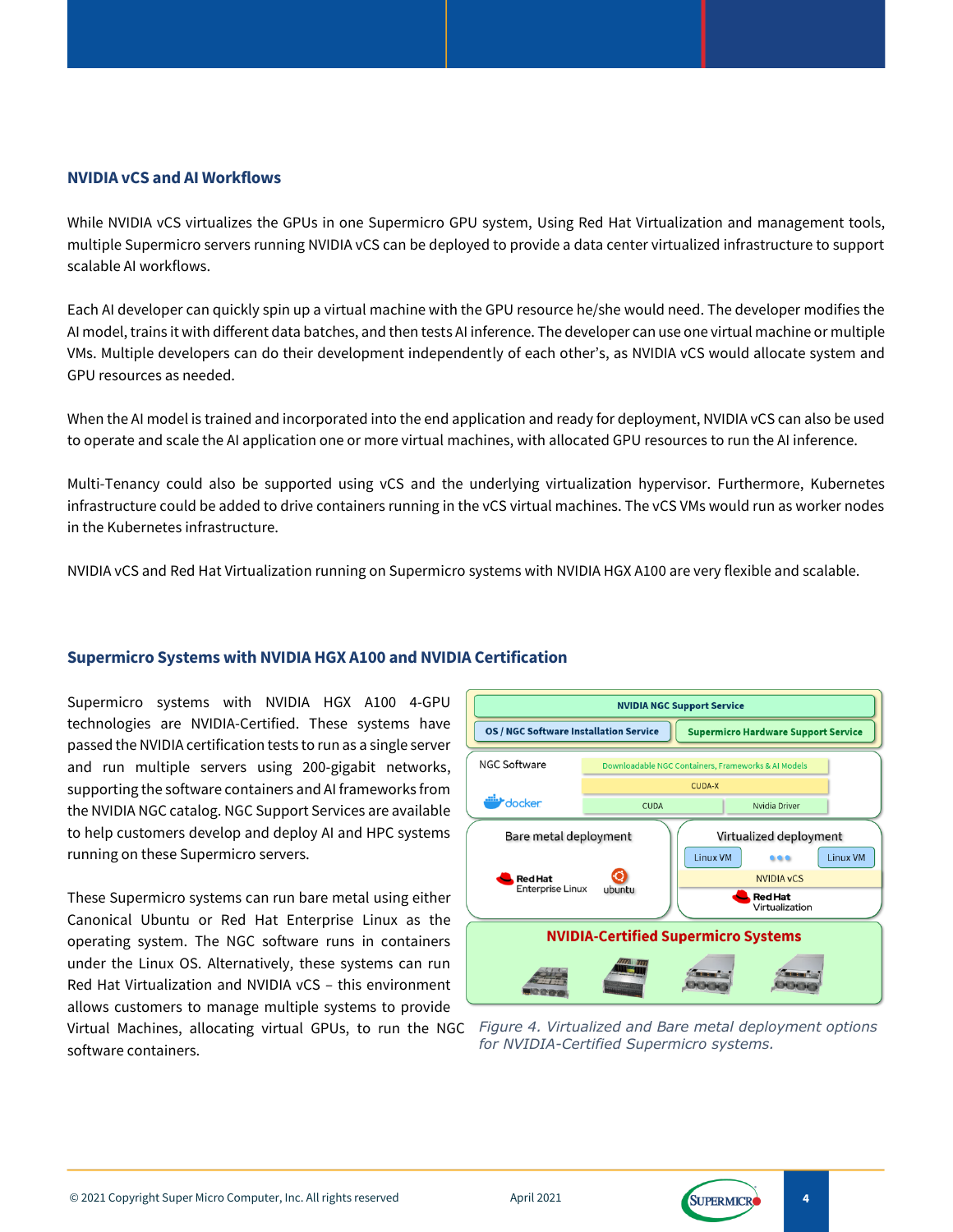For an NVIDIA HGX A100 4-GPU systems, Supermicro offers both Intel and AMD CPUs. For example, a customer may choose Intel CPUs because of application fit, while another might choose AMD CPUs because he wants more CPU cores for AI pre-training data processing.

## **NVIDIA Virtual Compute Server(vCS) and NGC**

NVIDIA vCS supports NVIDIA NGC. All the containers, pre-trained AI models, Helm Charts, GPU Operators in the NGC Catalog can run inside the virtual GPU setup by the vCS. With NVIDIA certification, NGC Support Services are available for the Supermicro servers with NVIDIA HGX to help customer accelerate their use of the NGC capabilities. NGC Support Services provide problem resolution to customers using NGC containers and AI models running on the Supermicro servers with NVIDIA HGX.

#### **More vCS Choices**

In addition to solutions using Supermicro servers with NVIDIA HGX A100 and Red Hat Virtualization described here, Supermicro also offers other choices to provide NVIDIA vCS capabilities. The CPU choices allow the best fit for AI workloads and cost effectiveness. For considerable AI training, it is best to use HGX systems, whereas, for small inference jobs, the NVIDIA A10 might be more cost-effective. The server choices allow the best fit into customer IT infrastructure and needs. Supermicro Twin and Ultra servers might be best if there is a strong need for more CPU processing in addition to GPU operations. Choose the hypervisor that fits best into the existing customer virtual environment. Supermicro offers all these choices to enable the best fit for customer needs.

| <b>Virtualized GPU</b>                         | <b>vCS</b><br>(compute only)                       | <b>vCS</b><br>(compute only)                                           | vCS for Compute,<br>vWS for 3D graphics<br>acceleration | vCS for Compute,<br>vWS for 3D graphics<br>acceleration |
|------------------------------------------------|----------------------------------------------------|------------------------------------------------------------------------|---------------------------------------------------------|---------------------------------------------------------|
| <b>GPU Choices</b>                             | NVIDIA HGX A100 4 GPU,<br>with 40GB or 80GB        | NVIDIA A100 / PCIe<br>(choice of 40GB or 80GB)<br>or NVIDIA A30 / PCIe | NVIDIA A40 / PCIe or<br>NVIDIA A10 / PCIe               | T4 / PCIe                                               |
| <b>Server Choices</b>                          | AS-2124GO-NART<br>AS-4124GO-NART<br>SYS-220GO-TNAR | AS-4124GS-TNR                                                          | AS-4124GS-TNR                                           | AS-4124GS-TNR, Twin<br>servers, Ultra servers           |
| Virtualization<br>Hypervisor<br><b>Choices</b> | VMware,<br>Red Hat                                 | VMware,<br>Red Hat                                                     | VMware,<br>Red Hat                                      | VMware,<br>Red Hat                                      |